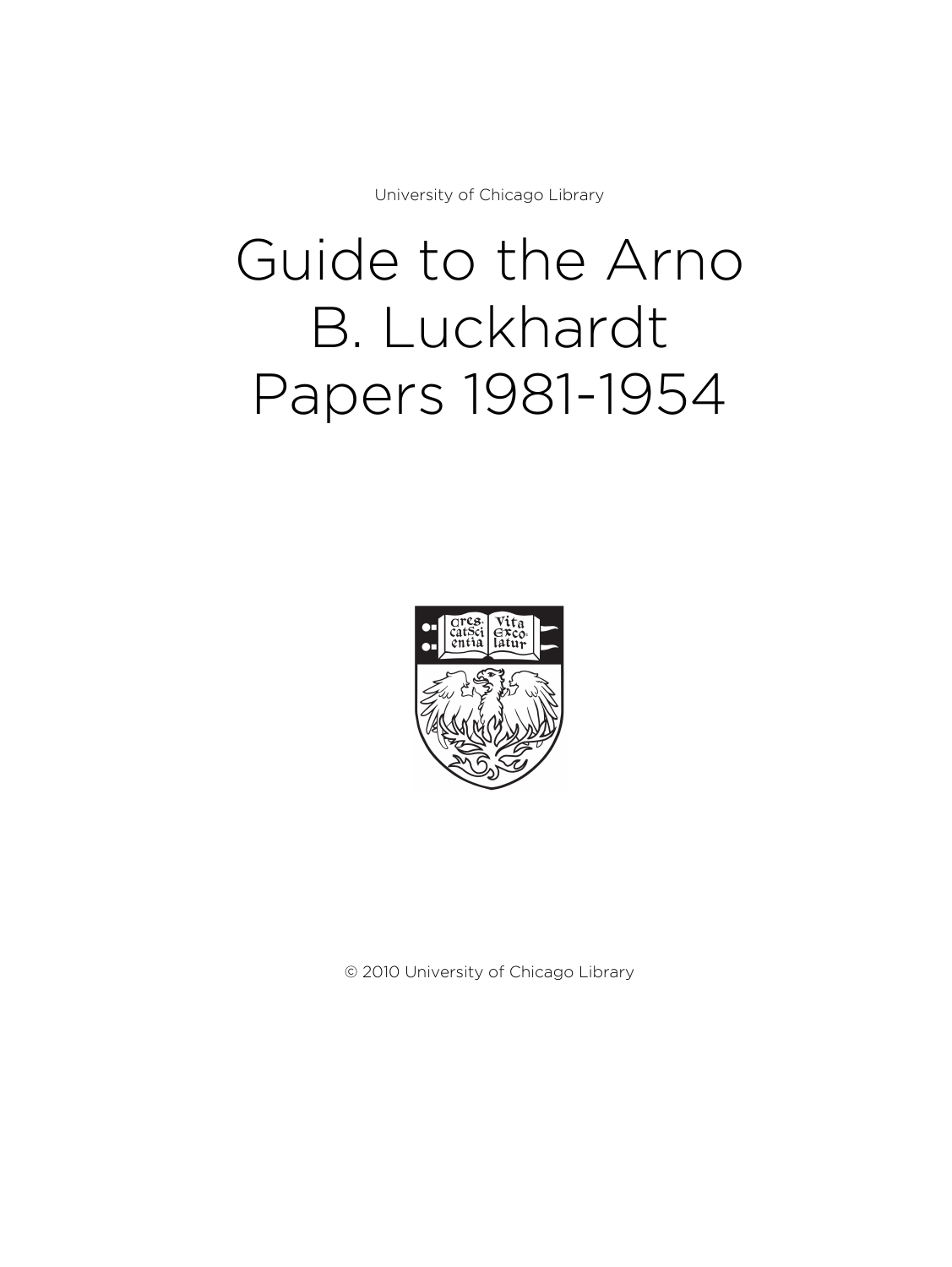# **Table of Contents**

| 4 |
|---|
|   |
| 6 |
|   |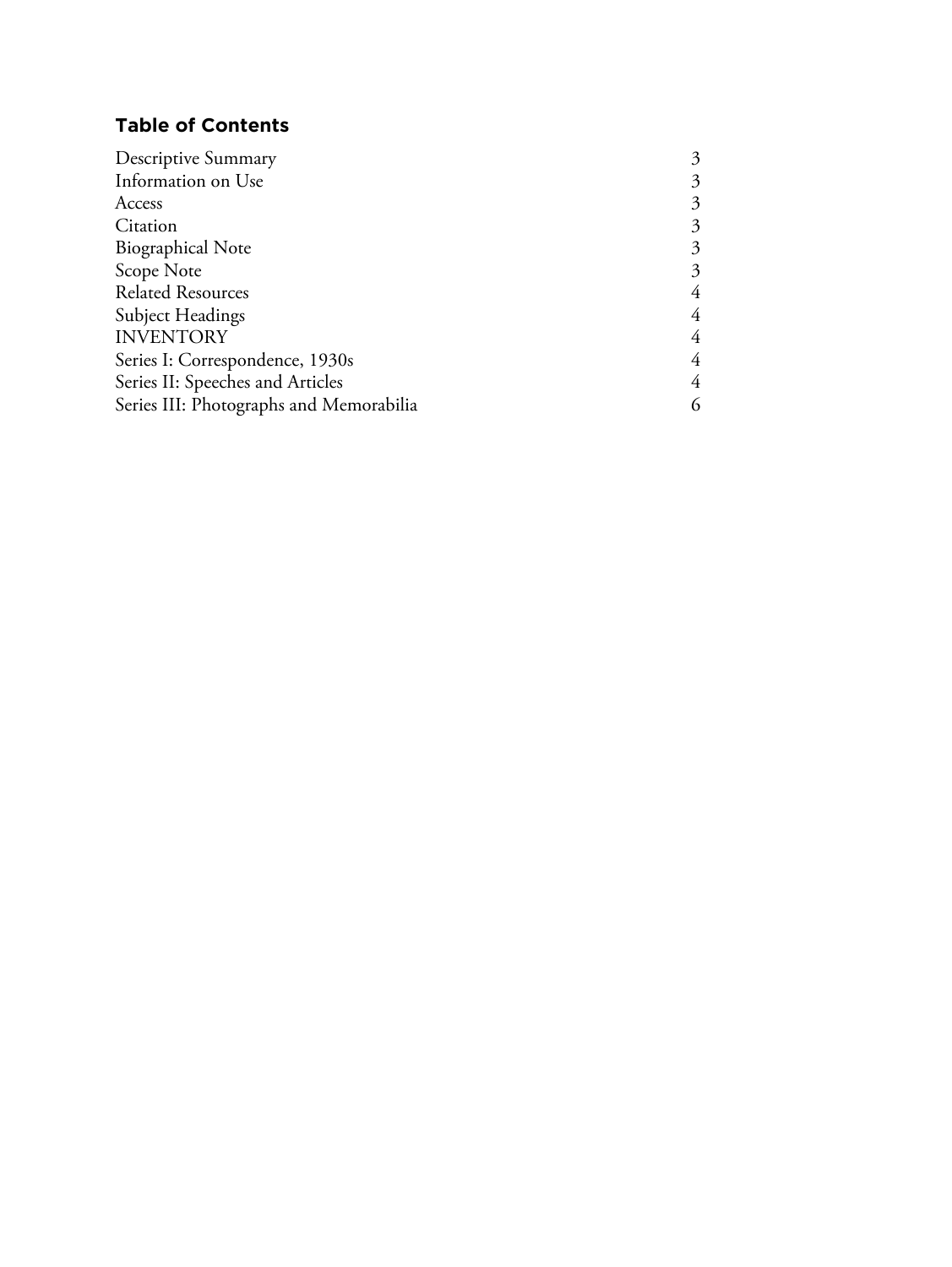#### **Descriptive Summary**

| <b>Identifier</b> | ICU.SPCL.CRMS17                                                                                                                                                                                                                                                                                                                                  |
|-------------------|--------------------------------------------------------------------------------------------------------------------------------------------------------------------------------------------------------------------------------------------------------------------------------------------------------------------------------------------------|
| <b>Title</b>      | Luckhardt, Arno B. Papers                                                                                                                                                                                                                                                                                                                        |
| <b>Date</b>       | 1918-1954                                                                                                                                                                                                                                                                                                                                        |
| <b>Size</b>       | 0.5 linear feet (1 box)                                                                                                                                                                                                                                                                                                                          |
| <b>Repository</b> | Special Collections Research Center<br>University of Chicago Library<br>1100 East 57th Street<br>Chicago, Illinois 60637 U.S.A.                                                                                                                                                                                                                  |
| <b>Abstract</b>   | Arno Benedict Luckhardt, 1885 – 1957, physiologist. The papers contain<br>professional and personal correspondence; speeches and papers by Luckhardt<br>on medical and historical subjects, including the William Beaumont<br>Collection at the University of Chicago; and photographs and memorabilia.<br>The material dates from 1918 to 1954. |

#### **Information on Use**

#### **Access**

The collection is open for research.

## **Citation**

When quoting material from this collection, the preferred citation is: Luckhardt, Arno B. Papers, Crerar Manuscript 17, [Box #, Folder #], Special Collections Research Center, University of Chicago Library

# **Biographical Note**

Arno Benedict Luckhardt (1885-1957) was a physiologist trained at the University of Chicago and at Rush Medical College (1909-1912). While a professor at the University of Chicago (1912-1947), Luckhardt's research interests included gastric and pancreatic secretion, the function a parathyroid glands, and the use of ethylene as a surgical anesthetic. Luckhardt was also an historian of early American medical history who was particularly interested in the discoveries of Dr. William Beaumont. Luckhardt was instrumental in arranging the gift of the William Beaumont Collection to the University of Chicago Library.

# **Scope Note**

The papers of Arno B. Luckhardt comprise one-half linear foot of material, including professional and personal correspondence; speeches and papers of Luckhardt on medical and historical subjects, including the William Beaumont Collection at the University of Chicago;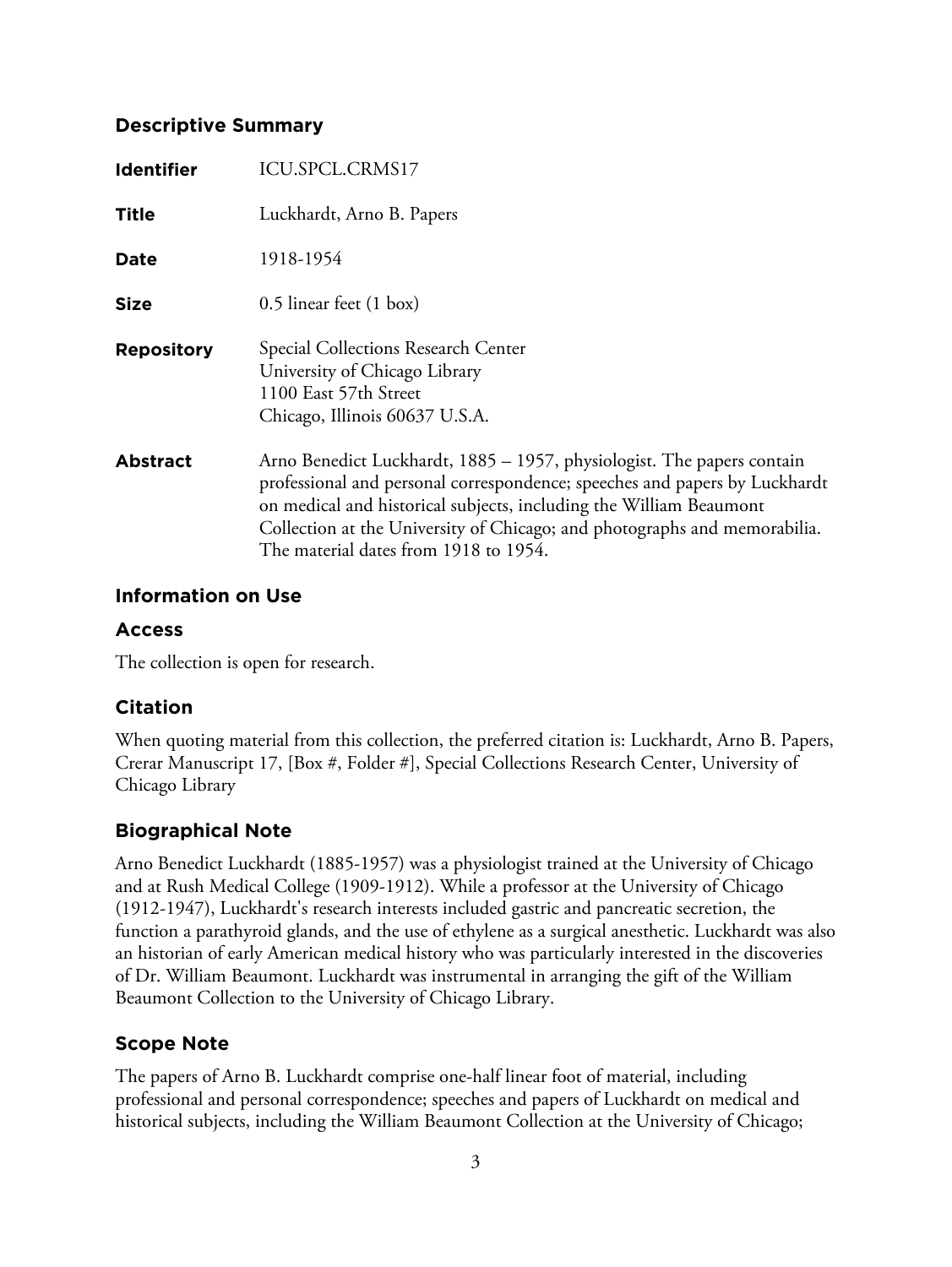and photographs and memorabilia. The Luckhardt papers were part of the John Crerar Library's manuscript collections and came to the University of Chicago Library with the merger of the two institutions in 1981.

The collection has been organized into three series. Series I, Correspondence, contains 138 letters arranged alphabetically by sender. Many are responses to a facsimile of a letter from William Beaumont that Luckhardt had printed as a Christmas greeting in 1938. Series II, Speeches and Articles, contains 27 holograph or typescript drafts of Luckhardt's speeches and papers, covering a range of medical and historical subjects. Series III, Photographs and Memorabilia, is composed of photographs related to Luckhardt's medical research; and additional memorabilia, including historical material concerning William Beaumont

#### **Related Resources**

The following related resources are located in the Department of Special Collections:

http://www.lib.uchicago.edu/e/spcl/select.html

University of Chicago. Department of Physiology. Records

## **Subject Headings**

- Luckhardt, Arno B. (Arno Benedict), 1885-
- Beaumont, William, 1785-1853
- Medicine
- Photographs

## **INVENTORY**

#### **Series I: Correspondence, 1930s**

**Box 1 Folder 1** A-B **Box 1 Folder 2** B-C **Box 1 Folder 3** F-K **Box 1 Folder 4** L-W

#### **Series II: Speeches and Articles**

```
Box 1
```
Folder 5: Speeches and Articles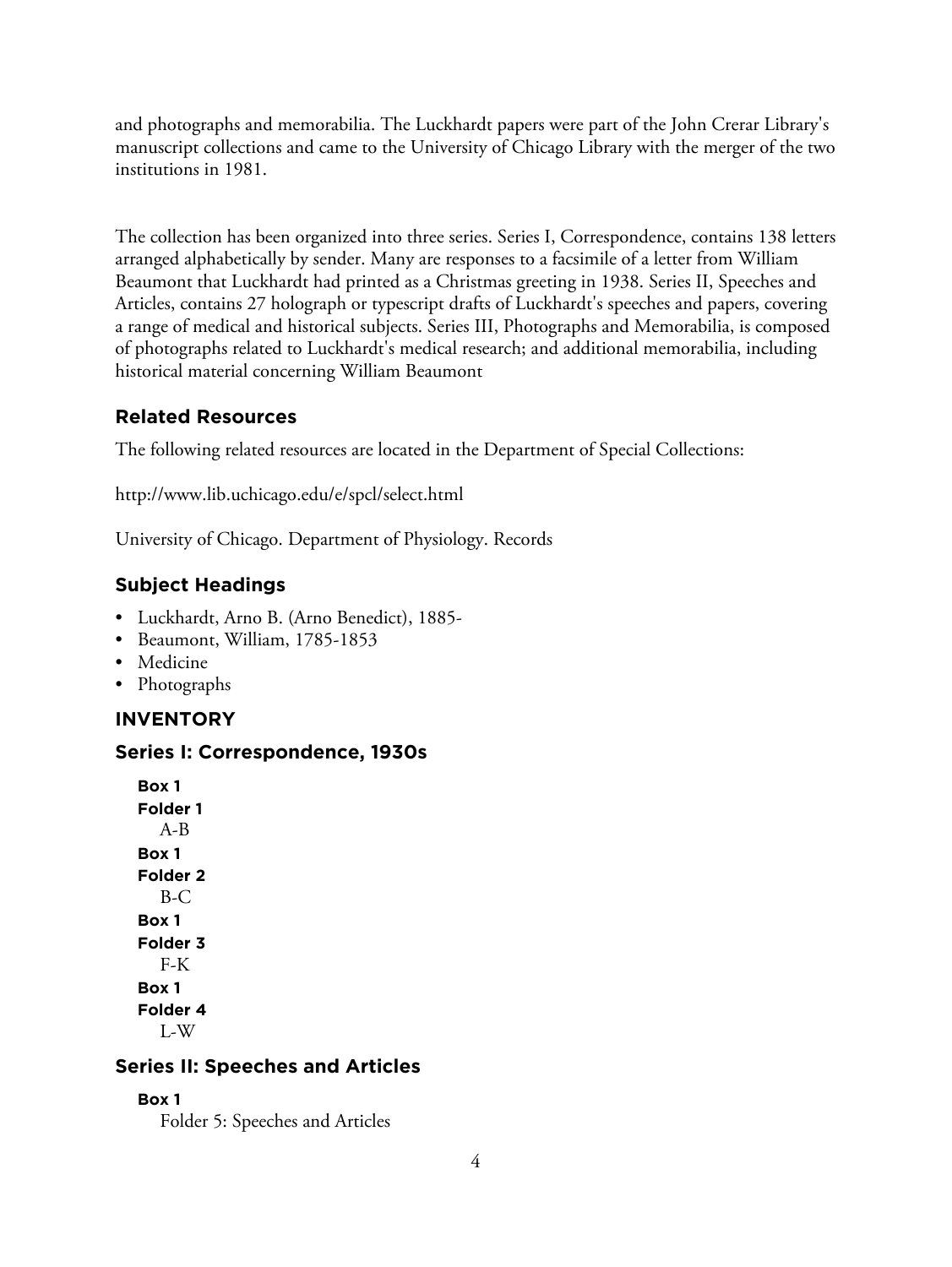**Box 1**

The Beginnings of Physiology, manuscript, 1933

**Box 1**

The Beginnings of Physiology, manuscript, 1934

#### **Box 1**

Biological Reactions to Ethylene Anaesthesia, manuscript, 1935.

### **Box 1**

A Brief Description of the Principal Ornamental and Historical Figures of the Buildings Devoted to Physiological Chemistry, Physiology, Pathology, Medicine and Surgery, manuscript, undated

#### **Box 1**

#### **Folder 6**

Speeches and Articles

- The Council on Dental Therapeutics, reprint, 1934.
- The Council on Dental Therapeutics, manuscript, undated
- Digestion, manuscript, 1934.
- The William Beaumont Collection, manuscript, undated
- Medical History Collections in the United States and Canada, reprint, 1939

## **Box 1**

#### **Folder 7**

Speeches and Articles

- Effects of Certain Drugs on Cutaneous Tactile and Pain Sensitivity, manuscript, undated
- Foreword, manuscript, manuscript, undated
- The Hierarchy of Dentistry, manuscript, undated

# **Box 1**

#### **Folder 8**

Speeches and Articles

- "Historical Highlights and Shadows in the Discovery of General Anesthesia," by ABL. Typed draft, 19 pp.
- "The Honey Bee," by ABL, handwritten notes, 2 pp.
- "Medical and Philosophical Intelligence for the Eclectic Repertory," by ABL. Typed ms, 3 pp.
- "Members of the COngress of Anesthetics, Friends, and Visitors," by ABL. Typed draft, 2 pp.
- "Official 'Edict' by the City of Zurich, Switzerland, 1766 A.D. on the Methods of Resuscitation to be Employed on Drowned or Asphyxiated Persons, with a Brief Introduction," by ABL. Typed draft, 6 pp.
- "On THought in Medicine, by Hermann von Helmholtz, with an Introducion," by ABL. Typed draft, 4 pp.

## **Box 1**

## **Folder 9**

Speeches and Articles

- "Physiology of the Teeth," by ABL, mimeograph copy, 3 pp.
- "Presentation Remarks at the Unveiling of the Portrait Bust of Anton Julius Carlson," by ABL. Handwritten ms, 2 pp.